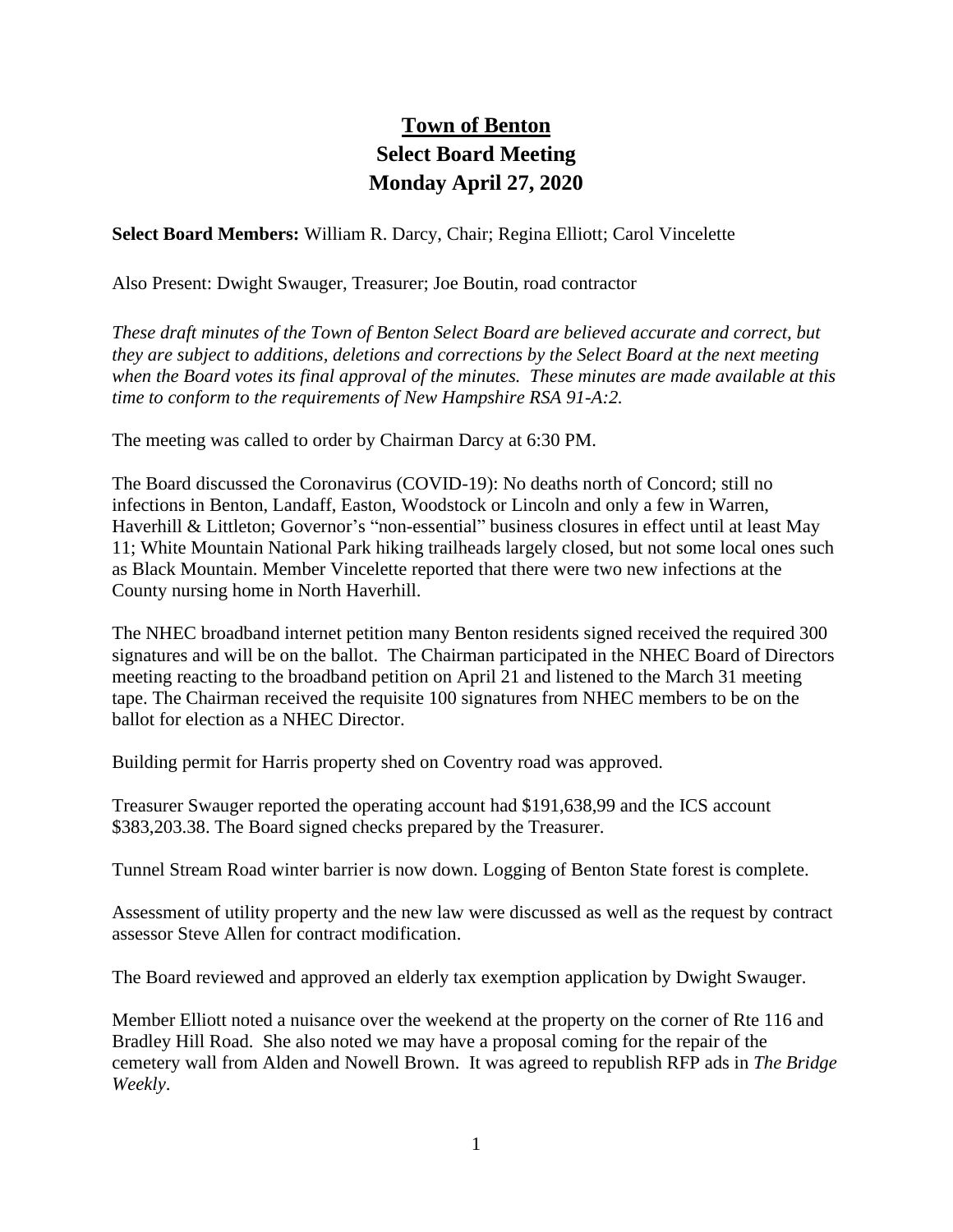Joe Boutin provided an inventory of culverts on Town roads (attached). Member Vincelette asked if they could be worked on without DES approval and Joe said all were small enough that they did not require DES approval, but they must be reported to the DES.

The meeting was adjourned at 7:27 PM.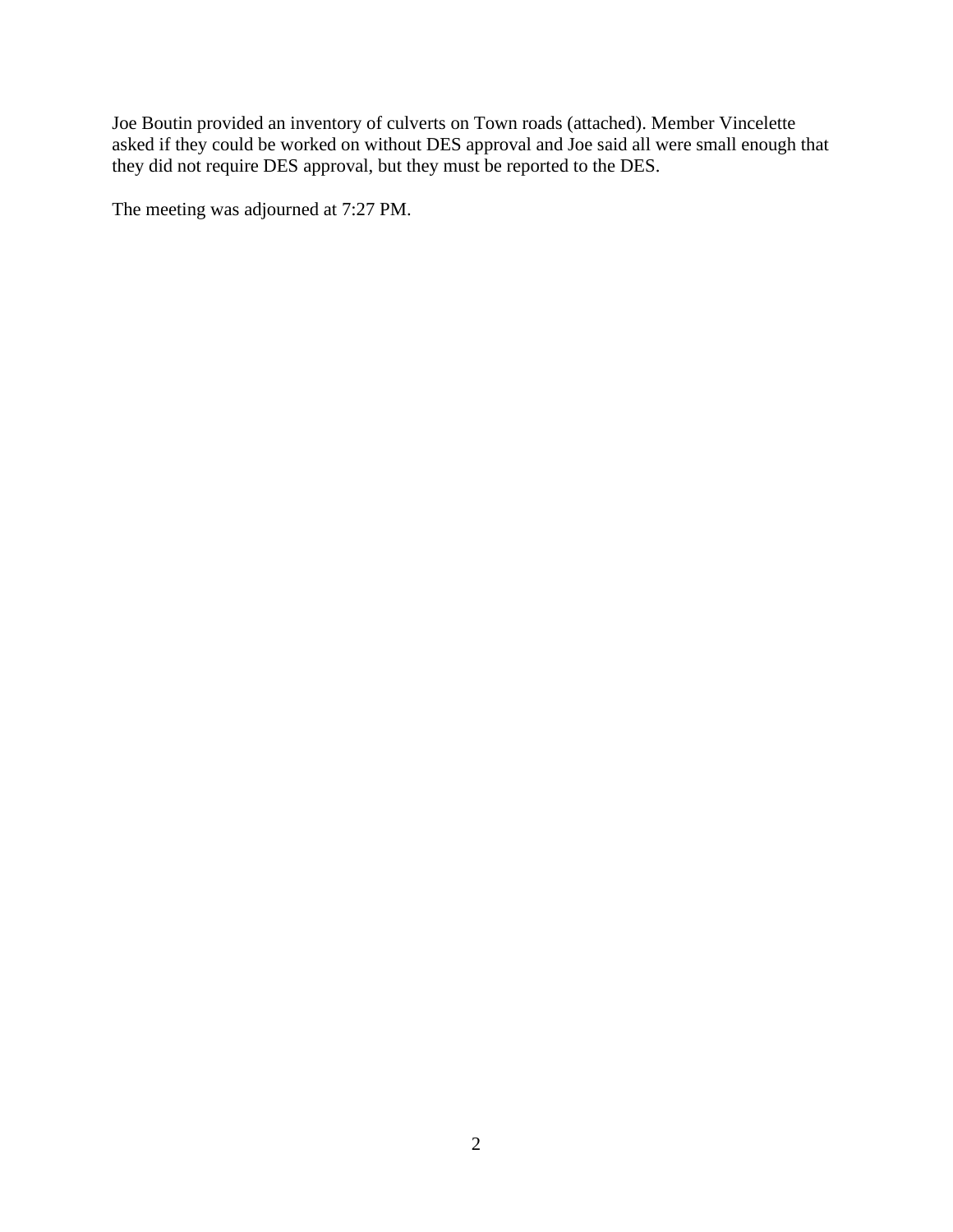Stream Rd Tunnel  $begin{array}{ccccc} & & & \text{if } & \text{if } & \text{if } & \text{if } & \text{if } & \text{if } & \text{if } & \text{if } & \text{if } & \text{if } & \text{if } & \text{if } & \text{if } & \text{if } & \text{if } & \text{if } & \text{if } & \text{if } & \text{if } & \text{if } & \text{if } & \text{if } & \text{if } & \text{if } & \text{if } & \text{if } & \text{if } & \text{if } & \text{if } & \text{if } & \text{if } & \text{if } & \text{if } & \text{if } & \text{if } &$  $15''$  $X50'$  Plastic  $44.5.51$  $N$  71° 52 32  $U$  $\omega$  241' 2 749' 18" x 40 Plastic  $44° 5.48 M$  $71°$  52 26 w  $\frac{1}{2m}$  .  $\sim$  3 10 15' 18" x 40' Plos to  $\sim$  44° 5 47 N  $\sim$  11° 52 23 W  $9.1159'$   $18''$ x  $45'$  $44°$  5  $45%$  $71°$  52 22  $\omega$  $G1402' 18'840'$  $44°$  5  $47$  N  $71°$  52 12  $\omega$  $601612'8740'$  $44.5$  43 N  $71°$  52 16 W  $Q$  2026 24×40 Plastic  $44°$  5 38 k 71° 52 6 W  $&8$  2996 24" x30 Plastic  $445371$  $71°$  52 0  $\omega$  $(9)$  3402 15"x 30 Plastic 44 5 38 N 71 51 54 W WD 3720 15" x30 Plastic  $445.38$  N  $715150$  w (A) 4023 15"X35  $44538N$  $715146 u$ (12) 4882 18" x 50' Plastic  $715736$  w  $44535N$  $(3)$   $54/3$  $30'$ x40 Metal  $44535N$  $715135$  W (1) 4398 15x40 Plastic  $445271$  $715718$  W (5) 6829 15"x30 Plastic  $44525$  N  $7137/3$  w 16 7565 24" x 30 Plastic  $445321 715140$ (17) 8587 18" x 30 Plastic 44 5 16 N 71 50 53 W @ 9040 18x30 Plastic  $445141775048$  $12x30$  metal  $(19) 9870$  $44588$  7/50 39 W 6010,044 15 x 34 Plastic  $44520$  $715037$  w  $20, 10, 376$  $12"$  x 30' metal  $44541$  71 50 35 W 30" × 28' Plastic  $(22)$  11, 13 4  $44$  4 58N  $715029w$ 24" × 40 Plastic  $(3)$  12055 44 4 52N 71 50 25 W  $15x^2 \times 33$  metal  $(39)$  12,204  $44^{\circ}$  4 52 N  $2150250$  $(25)$  13, 426  $a4''$ x 20' Plastic  $44$  4 40 N  $7150$ **ىن 20** Q 13963  $15'' \times 35$  Concrete  $44$  4 34  $\sqrt{ }$  $71.50$  $10U$ QD 14475' 15'x 34 Concrete  $44$  4 30 N  $7150100$  $\widehat{28}$  14697 18<sup>°</sup>X 50 Concrete  $44$  4 29 N  $715011$ 69 14 958  $12x + 40$  metal  $44$  4 27 N  $71,50,9$  w  $\circledS$  15, 103  $15 - x24$  concrete  $44$  4 28 N  $715070$ 3) 15,287 15<sup>°</sup>X30 metal  $444$   $430$   $N$  $71,50$  2  $\omega$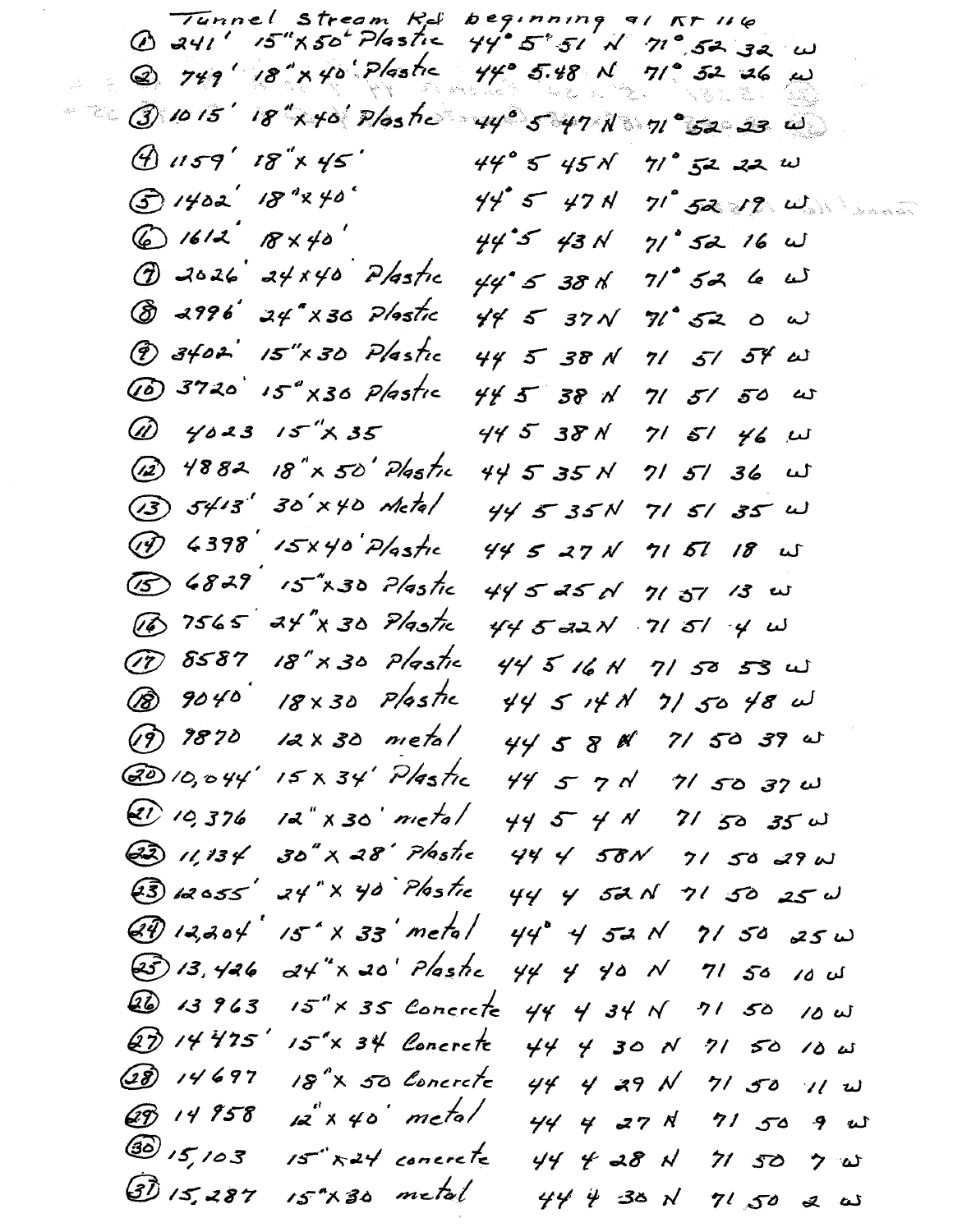Ta 15,581' 15"x32 Concrete 44 4 32 N 71 50 3 W 83 18,008 18"x28 Concrete 44 4 55N 71 #9 55W Tunne/Road 18,580